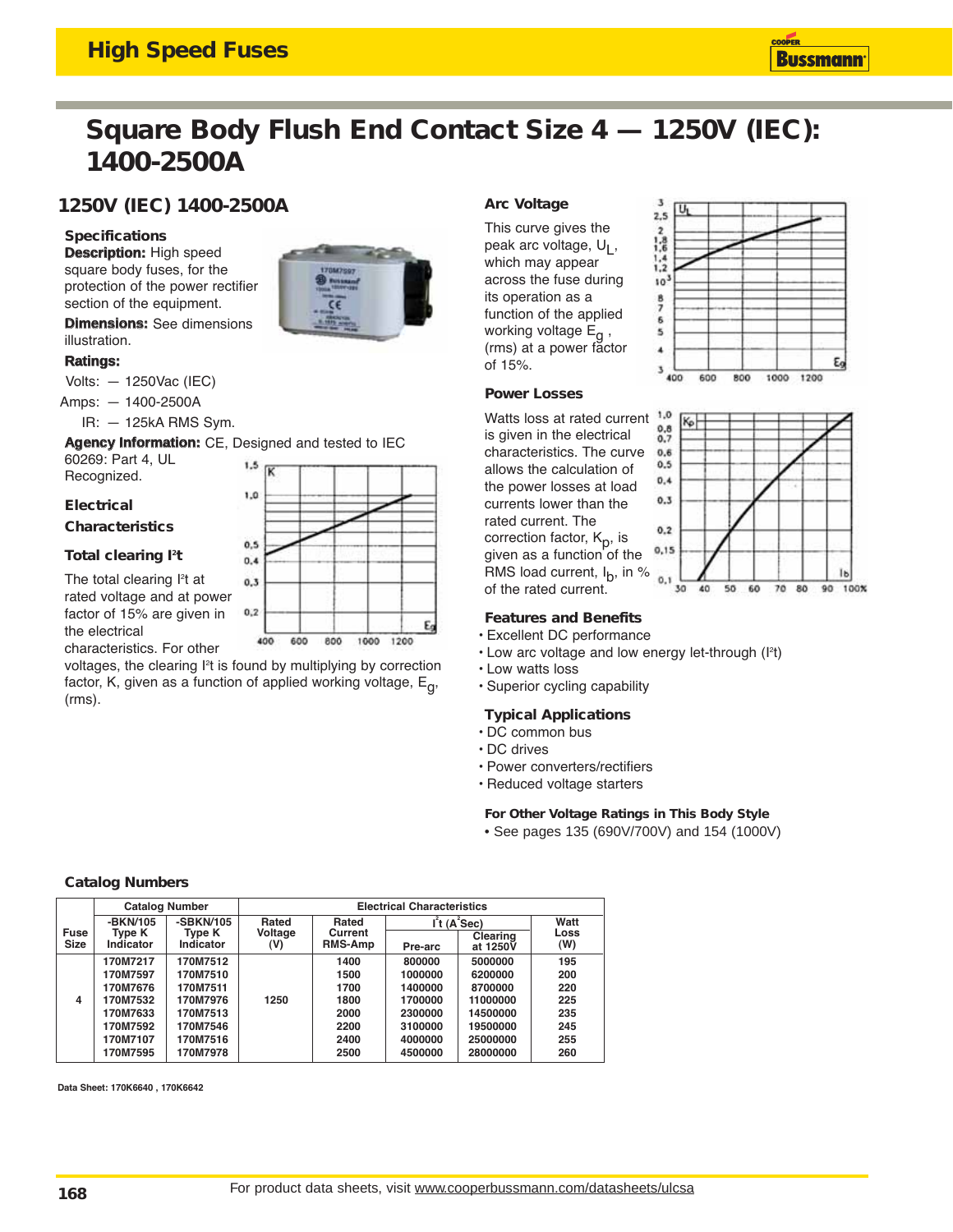**COOPER Bussmann** 

# **Square Body Flush End Contact Size 4 — 1250V (IEC): 1400-2500A**

**Flush End Contact - Size 4 1250V (IEC) / 1400 – 2500A**

**Dimensions (mm):** 

**Type 4BKN/105**



**Type 4SBKN/105**